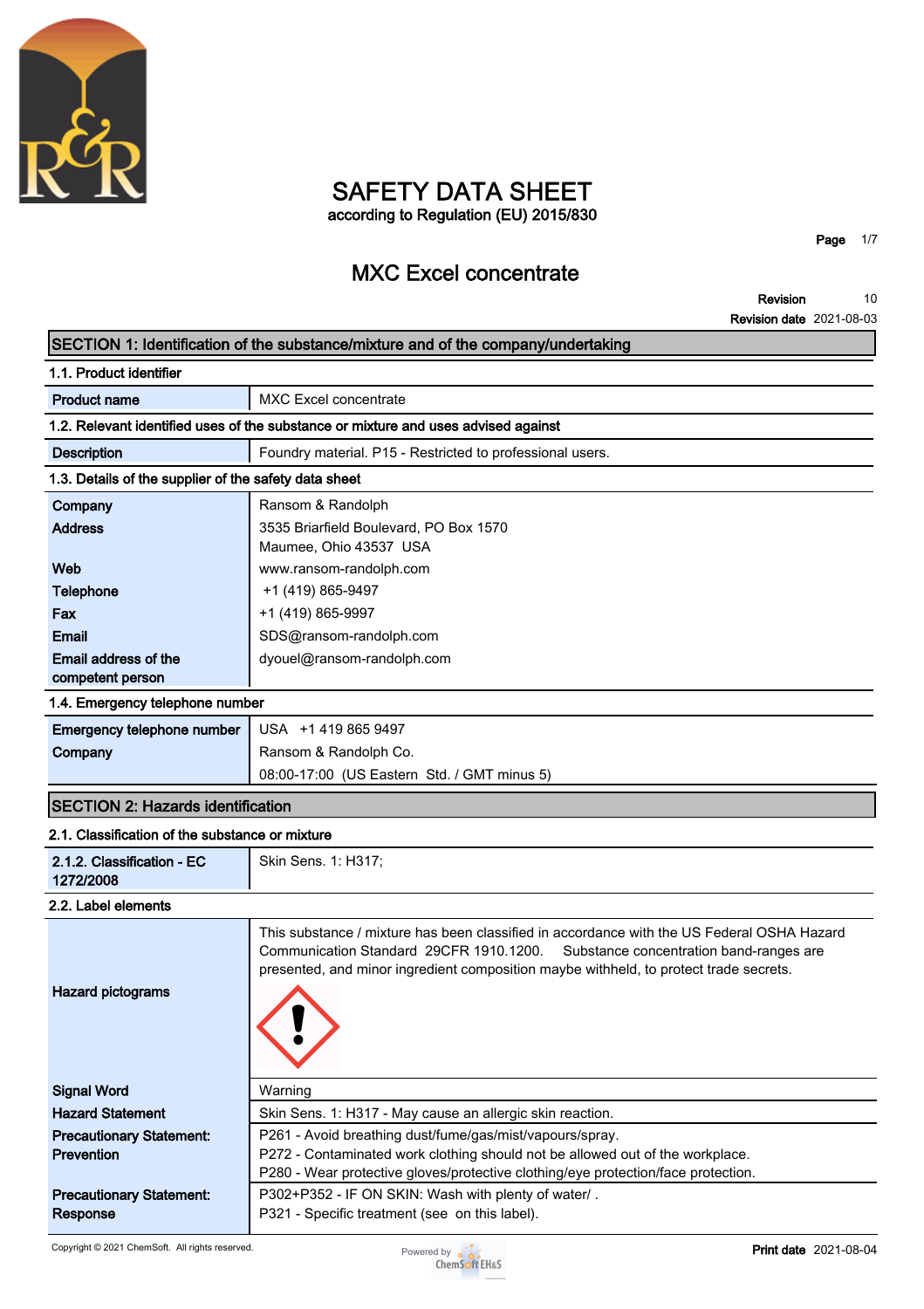| 2.2. Label elements                                |                                                                                            |
|----------------------------------------------------|--------------------------------------------------------------------------------------------|
|                                                    | P333+P313 - If skin irritation or rash occurs: Get medical advice/attention.               |
| <b>Precautionary Statement:</b><br><b>Disposal</b> | P501 - Dispose of contents/container to local and national regulations                     |
| <b>Further information</b>                         |                                                                                            |
|                                                    | Based on available data, the classification criteria are not met. PBT and vPvB assessment. |

## **SECTION 3: Composition/information on ingredients**

## **3.2. Mixtures**

## **EC 1272/2008**

| <b>Chemical Name</b>                                                                      | Index No.    | CAS No.    | EC No.    | <b>REACH Registration</b><br><b>Number</b> | Conc.<br>$(\%w/w)$ | Classification                                          |
|-------------------------------------------------------------------------------------------|--------------|------------|-----------|--------------------------------------------|--------------------|---------------------------------------------------------|
| Alkoxylated Decyl Alcohol                                                                 |              | 37251-67-5 |           |                                            |                    | 1 - 10% Skin Irrit. 2: H315; Eye Irrit. 2:<br>H319:     |
| $2,2^{\prime},2^{\prime\prime}$ -<br>(Hexahydro-1,3,5-triazine-1,3,5-triyl<br>)triethanol | 613-114-00-6 | 4719-04-4  | 225-208-0 |                                            |                    | 0.5 - 1% Acute Tox. 4: H302; Skin<br>Sens. 1: H317:     |
| Ammonia solution                                                                          | 007-001-01-2 | 1336-21-6  | 215-647-6 |                                            |                    | 0 - 0.5% Skin Corr. 1B: H314; Aguatic<br>Acute 1: H400: |

## **SECTION 4: First aid measures**

### **4.1. Description of first aid measures**

| Inhalation                                                                      | Move the exposed person to fresh air. Seek medical attention if irritation or symptoms persist.                             |  |  |
|---------------------------------------------------------------------------------|-----------------------------------------------------------------------------------------------------------------------------|--|--|
| Eye contact                                                                     | Rinse immediately with plenty of water for 15 minutes holding the eyelids open. Immediate medical<br>attention is required. |  |  |
| <b>Skin contact</b>                                                             | Remove all contaminated clothes and footwear immediately unless stuck to skin. Rinse<br>immediately with plenty of water.   |  |  |
| Ingestion                                                                       | Drink 1 to 2 glasses of water. If swallowed, rinse mouth with water (only if the person is conscious).                      |  |  |
|                                                                                 | 4.2. Most important symptoms and effects, both acute and delayed                                                            |  |  |
| Inhalation                                                                      | May cause irritation to respiratory system.                                                                                 |  |  |
| Eye contact                                                                     | May cause irritation to eyes.                                                                                               |  |  |
| <b>Skin contact</b>                                                             | May cause sensitisation by skin contact.                                                                                    |  |  |
| Ingestion                                                                       | May cause irritation to mucous membranes.                                                                                   |  |  |
| 4.3. Indication of any immediate medical attention and special treatment needed |                                                                                                                             |  |  |
| Inhalation                                                                      | Seek medical attention if irritation or symptoms persist.                                                                   |  |  |
| Eye contact                                                                     | Seek medical attention if irritation or symptoms persist.                                                                   |  |  |
| <b>Skin contact</b>                                                             | Seek medical attention if irritation or symptoms persist.                                                                   |  |  |
|                                                                                 | Seek medical attention if irritation or symptoms persist.                                                                   |  |  |

## **5.1. Extinguishing media**

**Use extinguishing media appropriate to the surrounding fire conditions.**

## **5.2. Special hazards arising from the substance or mixture**

**Burning produces irritating, toxic and obnoxious fumes.**

## **5.3. Advice for firefighters**

**Self-contained breathing apparatus. Wear suitable protective clothing.**

## **SECTION 6: Accidental release measures**

### **6.1. Personal precautions, protective equipment and emergency procedures**

**Wear suitable protective equipment.**

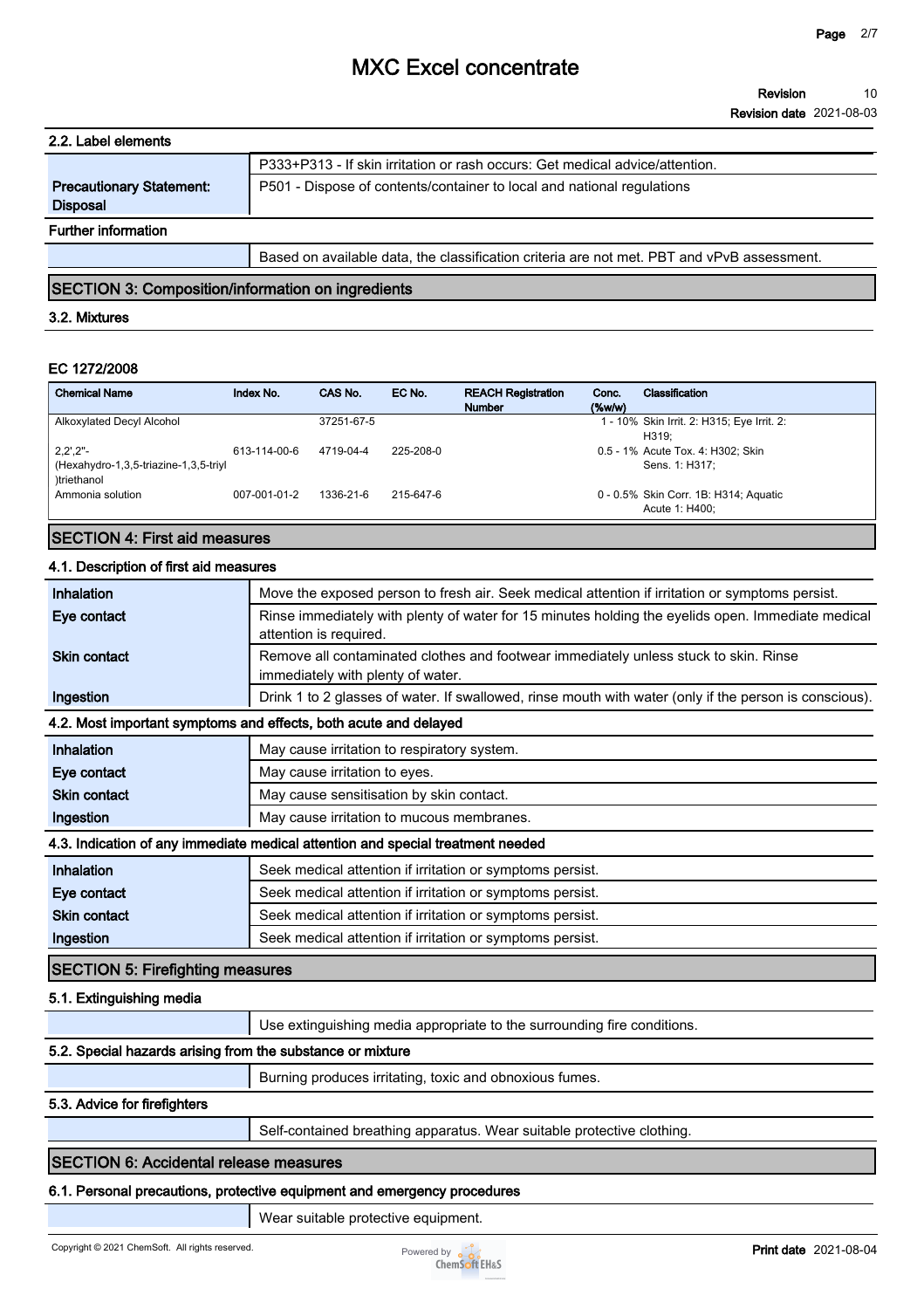**Revision date 2021-08-03**

| 6.2. Environmental precautions                                                                                               |  |  |
|------------------------------------------------------------------------------------------------------------------------------|--|--|
| Do not allow product to enter drains.                                                                                        |  |  |
| 6.3. Methods and material for containment and cleaning up                                                                    |  |  |
| Absorb with inert, absorbent material. Transfer to suitable, labelled container.                                             |  |  |
| 6.4. Reference to other sections                                                                                             |  |  |
| See section [2, 8 & 13] for further information.                                                                             |  |  |
| <b>SECTION 7: Handling and storage</b>                                                                                       |  |  |
| 7.1. Precautions for safe handling                                                                                           |  |  |
| Avoid contact with eyes and skin. Ensure adequate ventilation of the working area. Wash hands<br>after handling the product. |  |  |
| 7.2. Conditions for safe storage, including any incompatibilities                                                            |  |  |
| Do NOT allow to freeze. Keep in a cool, dry, well ventilated area. Keep containers tightly closed.                           |  |  |
| 7.3. Specific end use(s)                                                                                                     |  |  |
| Foundry material.                                                                                                            |  |  |
| <b>SECTION 8: Exposure controls/personal protection</b>                                                                      |  |  |
| 8.1. Control parameters                                                                                                      |  |  |

**Ensure adequate ventilation of the working area.**

## **8.1.1. Exposure Limit Values**

| Ethanolamine (2-Aminoethanol) | WEL 8-hr limit ppm: 1        | WEL 8-hr limit mg/m3: 2.5          |
|-------------------------------|------------------------------|------------------------------------|
|                               | WEL 15 min limit ppm: 3      | <b>WEL 15 min limit mg/m3: 7.6</b> |
|                               | WEL 8-hr limit mg/m3 total - | WEL 15 min limit mg/m3 total -     |
|                               | inhalable dust:              | inhalable dust:                    |
|                               | WEL 8-hr limit mg/m3 total - | WEL 15 min limit mg/m3 total -     |
|                               | respirable dust:             | respirable dust:                   |
| Mono ethylene glycol          | WEL 8-hr limit ppm: -        | WEL 8-hr limit mg/m3: 10           |
| (Ethane-1,2-diol particulate) |                              |                                    |
|                               | WEL 15 min limit ppm: -      | WEL 15 min limit mg/m3: -          |
|                               | WEL 8-hr limit mg/m3 total - | WEL 15 min limit mg/m3 total -     |
|                               | inhalable dust:              | inhalable dust:                    |
|                               | WEL 8-hr limit mg/m3 total - | WEL 15 min limit mg/m3 total -     |
|                               | respirable dust:             | respirable dust:                   |
| Mono ethylene glycol          | WEL 8-hr limit ppm: 20       | WEL 8-hr limit mg/m3: 52           |
| (Ethane-1,2-diol vapour)      |                              |                                    |
|                               | WEL 15 min limit ppm: 40     | WEL 15 min limit mg/m3: 104        |
|                               | WEL 8-hr limit mg/m3 total - | WEL 15 min limit mg/m3 total -     |
|                               | inhalable dust:              | inhalable dust:                    |
|                               | WEL 8-hr limit mg/m3 total - | WEL 15 min limit mg/m3 total -     |
|                               | respirable dust:             | respirable dust:                   |

## **8.2. Exposure controls**

| 8.2.1. Appropriate engineering<br>controls | Ensure adequate ventilation of the working area. |
|--------------------------------------------|--------------------------------------------------|
| 8.2.2. Individual protection               | Apron (Plastic or rubber).                       |
| measures                                   |                                                  |
| Eye / face protection                      | Approved safety goggles.                         |

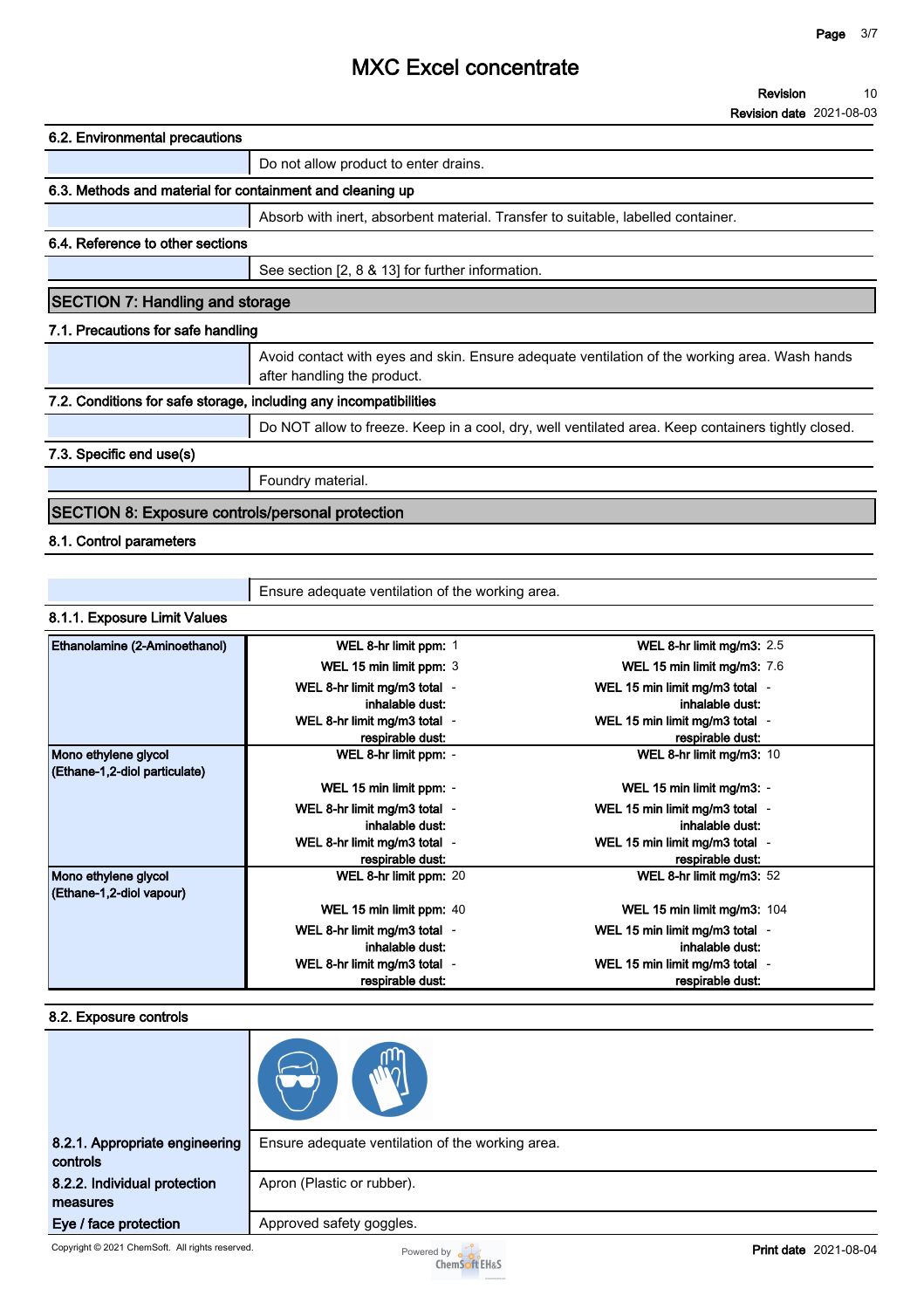**8.2. Exposure controls**

| Skin protection - | Wear suitable gloves. |
|-------------------|-----------------------|
| Handprotection    |                       |

**Respiratory protection** <br> **Suitable respiratory equipment.** 

# **SECTION 9: Physical and chemical properties**

## **9.1. Information on basic physical and chemical properties**

| Appearance   Liquid                            |                                                                           |
|------------------------------------------------|---------------------------------------------------------------------------|
|                                                | Colour Off white                                                          |
|                                                | <b>Odour</b> Mild/Ammoniacal                                              |
|                                                | $pH$ 7 - 9                                                                |
|                                                | <b>Melting point</b> Not applicable.                                      |
| <b>Freezing Point</b> $\approx 0$ °C           |                                                                           |
| Initial boiling point $\approx 100$ °C         |                                                                           |
|                                                | <b>Flash point</b> Not applicable.                                        |
|                                                | <b>Evaporation rate</b> No data available                                 |
| Flammability (solid, gas) Not applicable.      |                                                                           |
| Vapour pressure 2260 Pa                        |                                                                           |
|                                                | Vapour density No data available                                          |
|                                                | <b>Relative density</b> $\approx$ 1 - 1.2 (H2O = 1 $\textcircled{20}$ °C) |
|                                                | Fat Solubility   Not applicable.                                          |
| <b>Partition coefficient</b> No data available |                                                                           |
| Autoignition temperature   Not applicable.     |                                                                           |
|                                                | Viscosity   No data available                                             |
| <b>Explosive properties</b> Not applicable.    |                                                                           |
| <b>Oxidising properties</b> Not applicable.    |                                                                           |
| <b>Solubility</b>                              | Miscible in water                                                         |

## **9.2. Other information**

|                                                     | <b>Conductivity</b> No data available |  |
|-----------------------------------------------------|---------------------------------------|--|
|                                                     | Surface tension   No data available   |  |
|                                                     | Gas group Not applicable.             |  |
|                                                     | Lead content Not applicable.          |  |
| VOC (Volatile organic Not applicable.<br>compounds) |                                       |  |
|                                                     |                                       |  |
| <b>SECTION 10: Stability and reactivity</b>         |                                       |  |

## **10.1. Reactivity**

|                                          | Not applicable.                          |  |  |
|------------------------------------------|------------------------------------------|--|--|
| 10.2. Chemical stability                 |                                          |  |  |
|                                          | Stable under normal conditions.          |  |  |
| 10.3. Possibility of hazardous reactions |                                          |  |  |
|                                          | No Significant Hazard.                   |  |  |
| 10.4. Conditions to avoid                |                                          |  |  |
|                                          | Direct sunlight. Do NOT allow to freeze. |  |  |
| 10.5. Incompatible materials             |                                          |  |  |
|                                          | Sodium chloride.                         |  |  |
| 10.6. Hazardous decomposition products   |                                          |  |  |
|                                          | None.                                    |  |  |

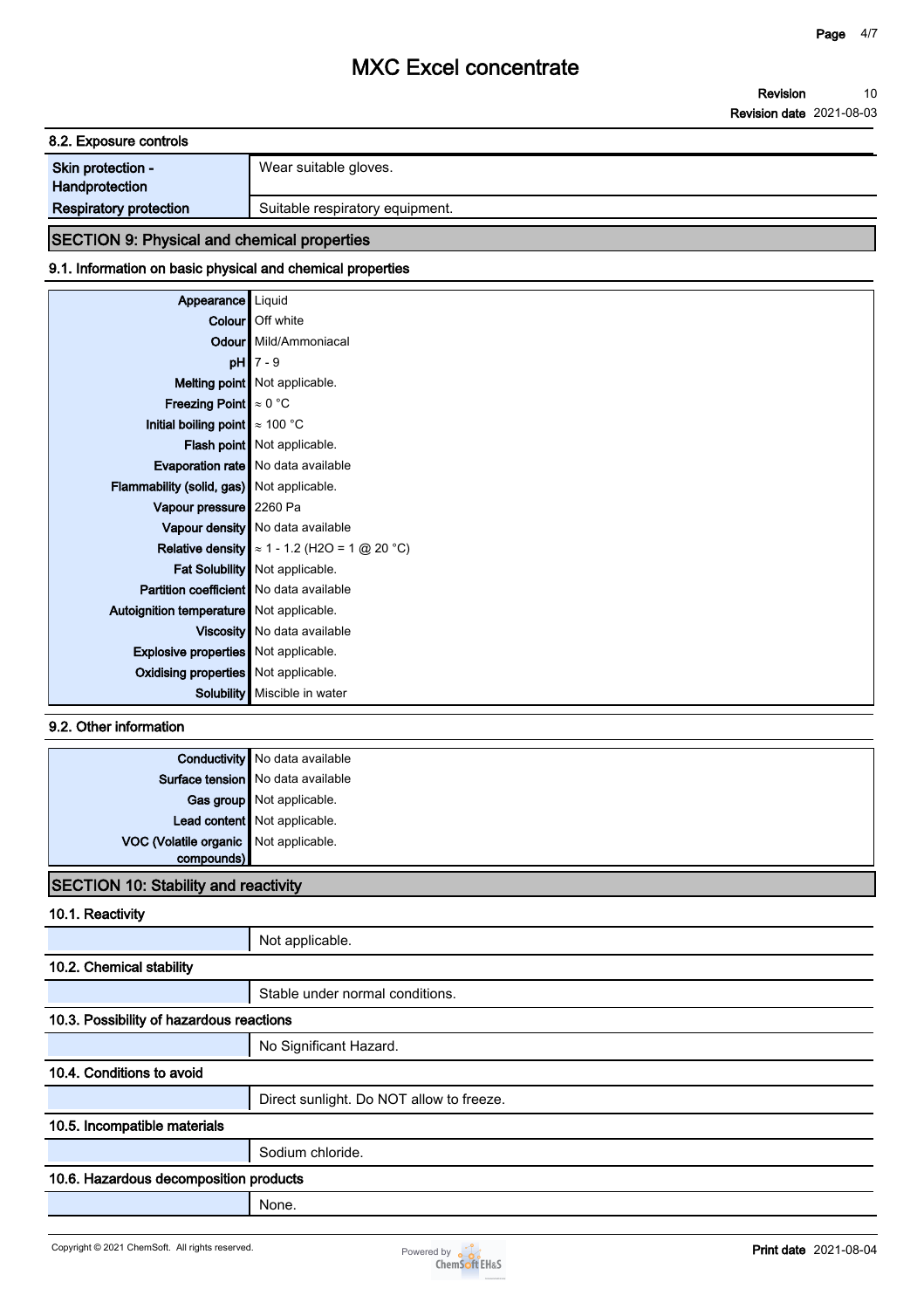#### **Revision 10**

**Revision date 2021-08-03**

## **SECTION 11: Toxicological information**

## **11.1. Information on toxicological effects**

| No data is available on this product.<br><b>Acute toxicity</b><br>Skin corrosion/irritation<br>May cause irritation to skin.<br>May cause irritation to eyes.<br>Serious eye damage/irritation<br>May cause sensitisation by skin contact.<br>Respiratory or skin<br>sensitisation<br>Germ cell mutagenicity<br>Based on available data, the classification criteria are not met. |
|-----------------------------------------------------------------------------------------------------------------------------------------------------------------------------------------------------------------------------------------------------------------------------------------------------------------------------------------------------------------------------------|
|                                                                                                                                                                                                                                                                                                                                                                                   |
|                                                                                                                                                                                                                                                                                                                                                                                   |
|                                                                                                                                                                                                                                                                                                                                                                                   |
|                                                                                                                                                                                                                                                                                                                                                                                   |
|                                                                                                                                                                                                                                                                                                                                                                                   |
|                                                                                                                                                                                                                                                                                                                                                                                   |
| Based on available data, the classification criteria are not met.<br>Carcinogenicity                                                                                                                                                                                                                                                                                              |
| Reproductive toxicity<br>Based on available data, the classification criteria are not met.                                                                                                                                                                                                                                                                                        |
| STOT-single exposure<br>Based on available data, the classification criteria are not met.                                                                                                                                                                                                                                                                                         |
| Based on available data, the classification criteria are not met.<br>STOT-repeated exposure                                                                                                                                                                                                                                                                                       |
| Based on available data, the classification criteria are not met.<br><b>Aspiration hazard</b>                                                                                                                                                                                                                                                                                     |
| Repeated or prolonged<br>May cause irritation to skin.                                                                                                                                                                                                                                                                                                                            |
| exposure                                                                                                                                                                                                                                                                                                                                                                          |

## **SECTION 12: Ecological information**

## **12.1. Toxicity**

**No data available**

# **12.2. Persistence and degradability**

**No data is available on this product.**

## **12.3. Bioaccumulative potential**

|                                            | Does not bioaccumulate.                                                                |  |
|--------------------------------------------|----------------------------------------------------------------------------------------|--|
| <b>Partition coefficient</b>               |                                                                                        |  |
|                                            | MXC Excel concentrate No data available                                                |  |
| 12.4. Mobility in soil                     |                                                                                        |  |
|                                            |                                                                                        |  |
|                                            | Not determined.                                                                        |  |
| 12.5. Results of PBT and vPvB assessment   |                                                                                        |  |
|                                            | Not applicable.                                                                        |  |
| 12.6. Other adverse effects                |                                                                                        |  |
|                                            | Not applicable.                                                                        |  |
| <b>SECTION 13: Disposal considerations</b> |                                                                                        |  |
| 13.1. Waste treatment methods              |                                                                                        |  |
|                                            | Dispose of in compliance with all. local and national regulations.                     |  |
| <b>Disposal methods</b>                    |                                                                                        |  |
|                                            | Contact a licensed waste disposal company.                                             |  |
| Disposal of packaging                      |                                                                                        |  |
|                                            | Do NOT reuse empty containers. Empty containers can be sent for disposal or recycling. |  |
| <b>SECTION 14: Transport information</b>   |                                                                                        |  |
| 14.1. UN number                            |                                                                                        |  |
|                                            | The product is not classified as dangerous for carriage.                               |  |

## **14.2. UN proper shipping name**

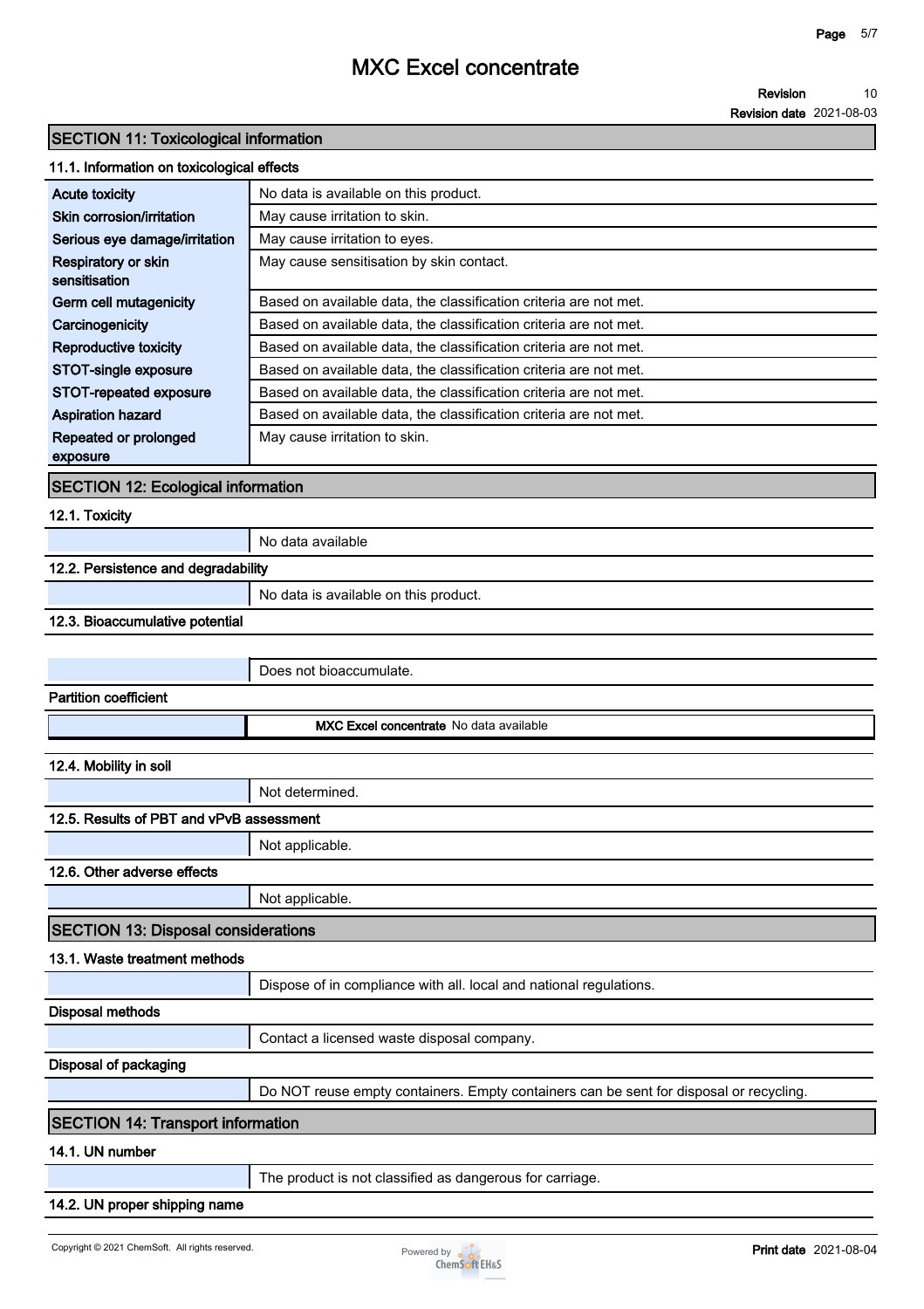**Revision date 2021-08-03**

| 14.2. UN proper shipping name             |                                                                                                                                                                                                                                                                                                                                                                                                                                                                                                                                                                                                                                                                                                                                                                                                                              |
|-------------------------------------------|------------------------------------------------------------------------------------------------------------------------------------------------------------------------------------------------------------------------------------------------------------------------------------------------------------------------------------------------------------------------------------------------------------------------------------------------------------------------------------------------------------------------------------------------------------------------------------------------------------------------------------------------------------------------------------------------------------------------------------------------------------------------------------------------------------------------------|
|                                           | The product is not classified as dangerous for carriage.                                                                                                                                                                                                                                                                                                                                                                                                                                                                                                                                                                                                                                                                                                                                                                     |
| 14.3. Transport hazard class(es)          |                                                                                                                                                                                                                                                                                                                                                                                                                                                                                                                                                                                                                                                                                                                                                                                                                              |
|                                           | The product is not classified as dangerous for carriage.                                                                                                                                                                                                                                                                                                                                                                                                                                                                                                                                                                                                                                                                                                                                                                     |
| 14.4. Packing group                       |                                                                                                                                                                                                                                                                                                                                                                                                                                                                                                                                                                                                                                                                                                                                                                                                                              |
|                                           | The product is not classified as dangerous for carriage.                                                                                                                                                                                                                                                                                                                                                                                                                                                                                                                                                                                                                                                                                                                                                                     |
| 14.5. Environmental hazards               |                                                                                                                                                                                                                                                                                                                                                                                                                                                                                                                                                                                                                                                                                                                                                                                                                              |
|                                           | The product is not classified as dangerous for carriage.                                                                                                                                                                                                                                                                                                                                                                                                                                                                                                                                                                                                                                                                                                                                                                     |
| 14.6. Special precautions for user        |                                                                                                                                                                                                                                                                                                                                                                                                                                                                                                                                                                                                                                                                                                                                                                                                                              |
|                                           | The product is not classified as dangerous for carriage.                                                                                                                                                                                                                                                                                                                                                                                                                                                                                                                                                                                                                                                                                                                                                                     |
|                                           | 14.7. Transport in bulk according to Annex II of MARPOL 73/78 and the IBC Code                                                                                                                                                                                                                                                                                                                                                                                                                                                                                                                                                                                                                                                                                                                                               |
|                                           | The product is not classified as dangerous for carriage.                                                                                                                                                                                                                                                                                                                                                                                                                                                                                                                                                                                                                                                                                                                                                                     |
| <b>Further information</b>                |                                                                                                                                                                                                                                                                                                                                                                                                                                                                                                                                                                                                                                                                                                                                                                                                                              |
|                                           | The product is not classified as dangerous for carriage.                                                                                                                                                                                                                                                                                                                                                                                                                                                                                                                                                                                                                                                                                                                                                                     |
| <b>SECTION 15: Regulatory information</b> |                                                                                                                                                                                                                                                                                                                                                                                                                                                                                                                                                                                                                                                                                                                                                                                                                              |
|                                           | 15.1. Safety, health and environmental regulations/legislation specific for the substance or mixture                                                                                                                                                                                                                                                                                                                                                                                                                                                                                                                                                                                                                                                                                                                         |
| <b>Regulations</b>                        | U.S. FEDERAL REGULATIONS: MXC Excel concentrate. CERCLA 103 Reportable Quantity: is<br>not subject to CERCLA reporting requirements. Many states have more stringent release reporting<br>requirements. Report spills required under federal, state and local regulations.<br><b>SARA TITLE III:</b><br>Hazard Category For Section 311/312: Chronic health, Acute health<br>Section 313 Toxic Chemicals: This product contains the following chemicals subject to Annual<br>Release Reporting Requirements Under SARA Title III, Section 313 (40 CFR 372): None<br>Section 302 Extremely Hazardous Substances (TPQ): None<br>EPA Toxic Substances Control Act (TSCA) Status: All of the components of this product are listed<br>on the TSCA inventory.<br><b>U.S. STATE REGULATIONS</b><br>California Proposition 65: N/A. |
| 15.2. Chemical safety assessment          |                                                                                                                                                                                                                                                                                                                                                                                                                                                                                                                                                                                                                                                                                                                                                                                                                              |
|                                           | No data is available on this product.                                                                                                                                                                                                                                                                                                                                                                                                                                                                                                                                                                                                                                                                                                                                                                                        |

## **SECTION 16: Other information Other information Revision This document differs from the previous version in the following areas:. 13 - Further information. Text of Hazard Statements in Section 3 Skin Irrit. 2: H315 - Causes skin irritation. Eye Irrit. 2: H319 - Causes serious eye irritation. Acute Tox. 4: H302 - Harmful if swallowed. Skin Sens. 1: H317 - May cause an allergic skin reaction. Skin Corr. 1B: H314 - Causes severe skin burns and eye damage. Aquatic Acute 1: H400 - Very toxic to aquatic life. Further information The information supplied in this Safety Data Sheet is designed only as guidance for the safe use, storage and handling of the product. This information is correct to the best of our knowledge and**